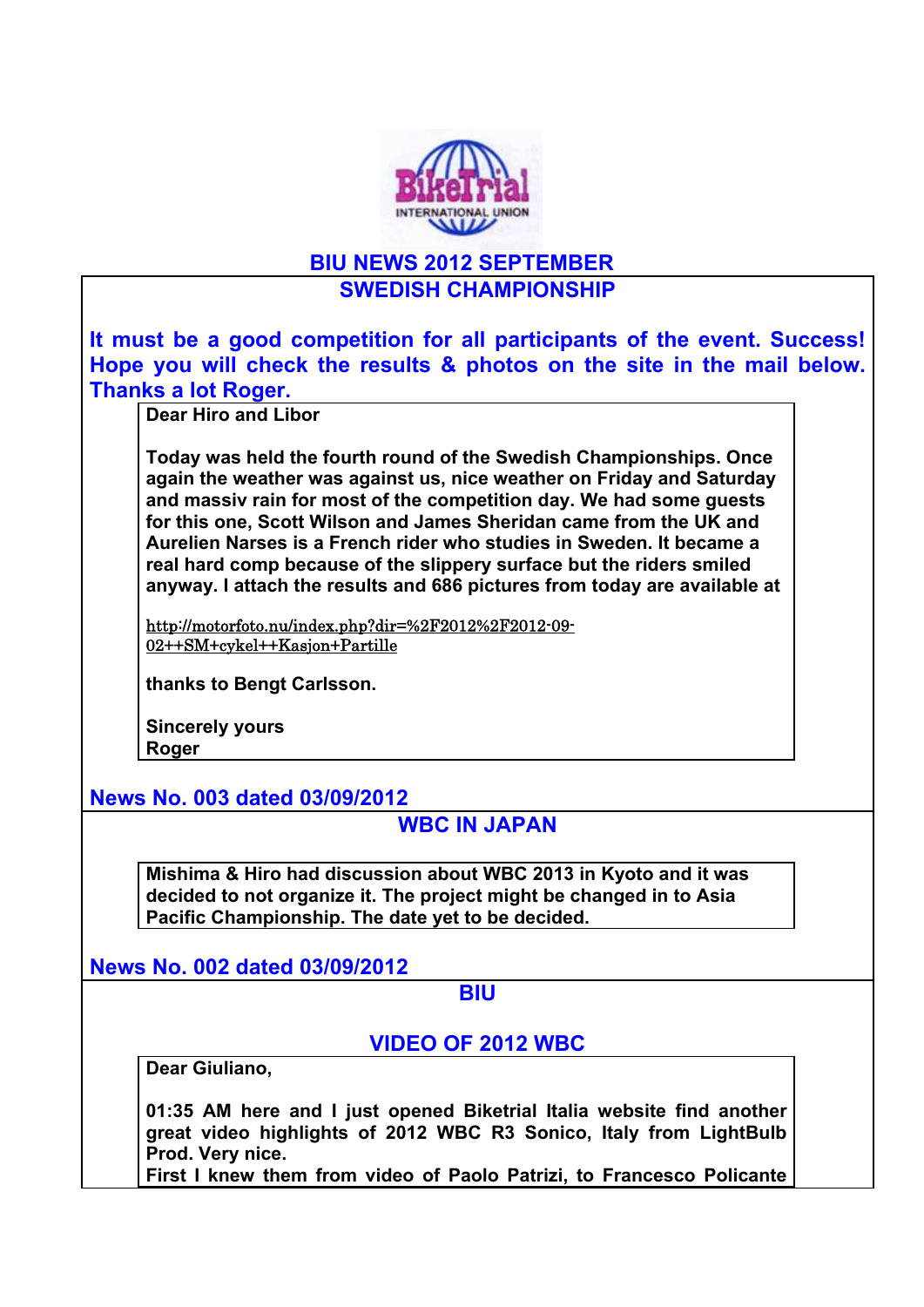|                                                    |  |  |  |  | and Andrea Riva. Glad to know they make the World Biketrial |
|----------------------------------------------------|--|--|--|--|-------------------------------------------------------------|
| Championship video. Can't wait the full version :) |  |  |  |  |                                                             |

**Best regards, Yosnison Maretsa INDONESIA**

## **SCRATCH FOR ELITE**

**Dear Màrius Mollà** 

**Please stop any surprising.....etc. I just support Armand MOLLÀ GARCIA to be Elite 2013. I just want to meet you again next year with full biketrial spirit as below.**

http://www.xbreaker.com/ArticleShow.asp?ArticleID=2466

**What BIU need to do is clean out anything not belong to BIU. I would like to tell you 1 Euro could buy 3 Coca Cola at present time. And I would like to ask your advice how about this accommodation for a father and son in WBC as the picture. And I hope you will support BIU and Biketrial Sports though you are not delegate of BIU.** 

**Best Regards Jason**

| BIU and BikeTrial support forever, Jason! $\mathbb{\hat{O}}$ |  |
|--------------------------------------------------------------|--|
|--------------------------------------------------------------|--|

**The accommodation you show me in the picture is perfectly correct, no doubt!** 

**Best regards!** 

**Màrius Mollà**

**Dear friends,**

**Since the elections of SONICO, I read with a very deep interest the diverse exchanges, in particular those between Hiro and Giuliano. I notice that the starting up is a little laborious but doubtless it is because of this new organization...!!! I thus hope, for benefaction in the BikeTrial that you will quickly find common grounds necessary to assure the sustainability of our sport. For my part, I remain a spectator attentive to what will be decided. After the success of our round, I make follow the " BIU NEWS " and I began a consultation in the direction of french clubs to know their positioning for 2013 face to face of the BIU. If I can again help, this is possible, as far as my decision to prolong like delegate is not still totally arrested... While waiting for good luck in all and good work calmly.** 

**Jean-Luc** 

**Dear Marius,** 

**this discussion of this matter is very simple. But we have spend a lot of time**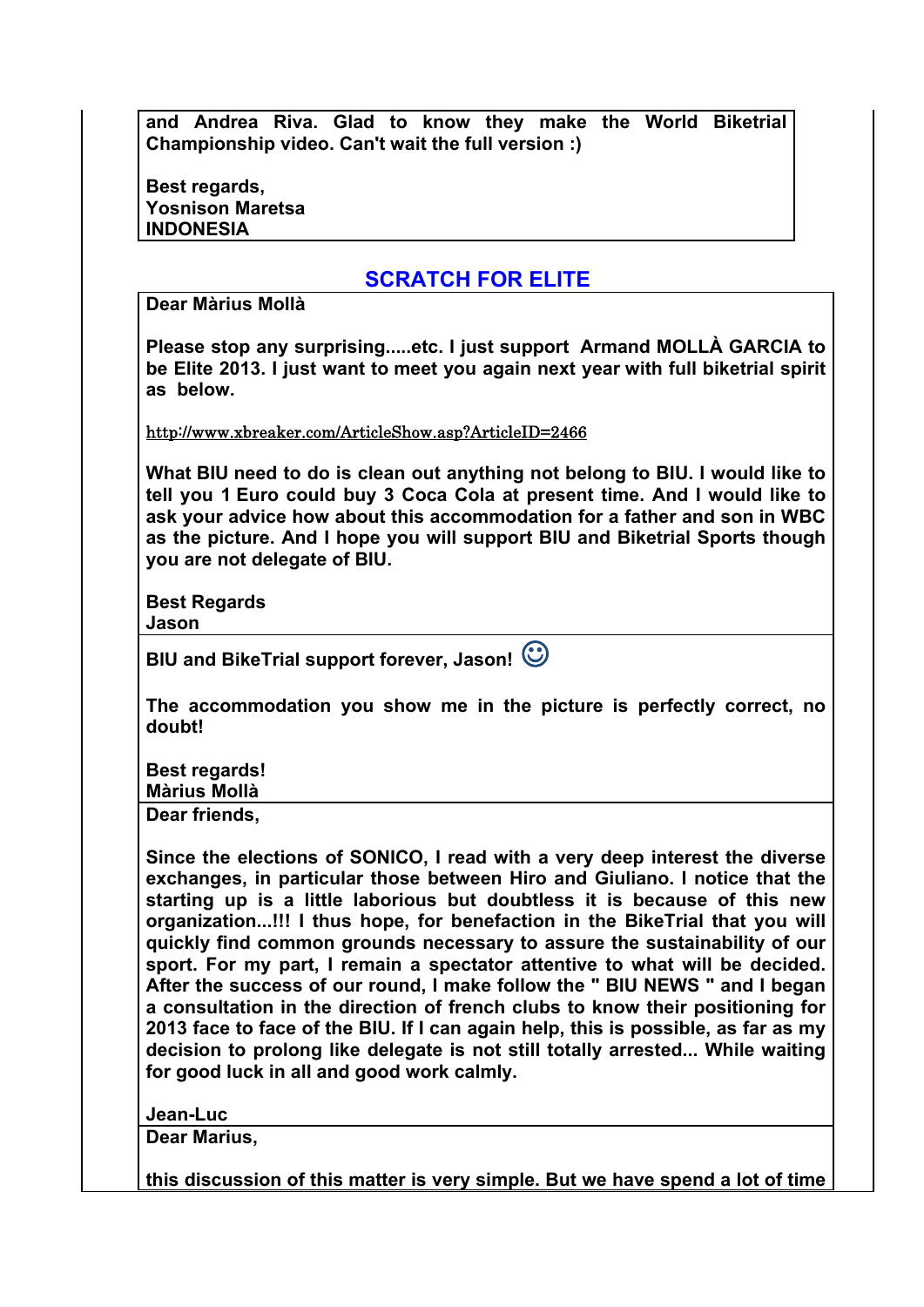**(I think you have only the 20% of communication) about it. This is the situation:** 

**In Sonico we have vote new BIU council (presidium) and decide to follow the statute. The article 11 of statute says that promotion of Elite is from Technical Commission (Fabregas, Kakac, Pcola). Only the Technical Commission can decide how many rider promote in Elite 2013. Minimum 3, maximum 8. Today we wait TC. I've write a lot of email to Jean Fabregas, Radim and Stefan to push on this question but … no answer.** 

**I am very disappointed with Jean, Radim and Stefan. But we must wait them. My opinion (but I am not in Technical Commission):** 

**To be promoted in Elite need 2 things:** 

- **1) Be one of the 8 first rider in Scratch.**
- **2) Make request of promotion to BIU (if Rider is not in the 3 first position).**

**Without request is not possible promote (Armand have request from Josep). For me it's not important the position; need this 2 parameters. Today we have 2 request to go in Elite: Armand Molla and Zhao Xuan. For me (but my opinion in this case is not important because I am not in TC) is that this 2 Rider are able to compete in Elite 2013.** 

**Why wait Jean.** 

**Try to push on he.** 

**JF have a problem with English and maybe with computer. However he email is:** casamonty@orange.fr

**Have a good day,** 

**Giuliano**

**Dear Giuliano,** 

**I have spoken on the phone five minutes with Jean, first of all to check that his e-mail is correct and he is checking it, and, secondly, to ask him to answer any open question if possible. So, the e-mail is correct:**  casamonty@orange.fr and he usually checks it, except recently because he was on holidays. He will check ASAP any remaining issue (including ranking subject). In case you need his phone numbers, please, just let me know.

| Best regards,            |
|--------------------------|
| <b>Màrius Mollà</b>      |
| <b>B A A A A A A A A</b> |

**Dear Marius,** 

**thank you very much. We wait answer from Technical Commission.** 

**Best regards,** 

**Giuliano**

**Dear Giuliano,** 

**Take the time and do not have to hurry to close it for this time. If the riders from top 4 to top 8 should write their requests to TC to be Elite (I do not know this rules, where is it written?), at least you should tell it to those riders trough the delegates before closing the Scratch matter. I think no**